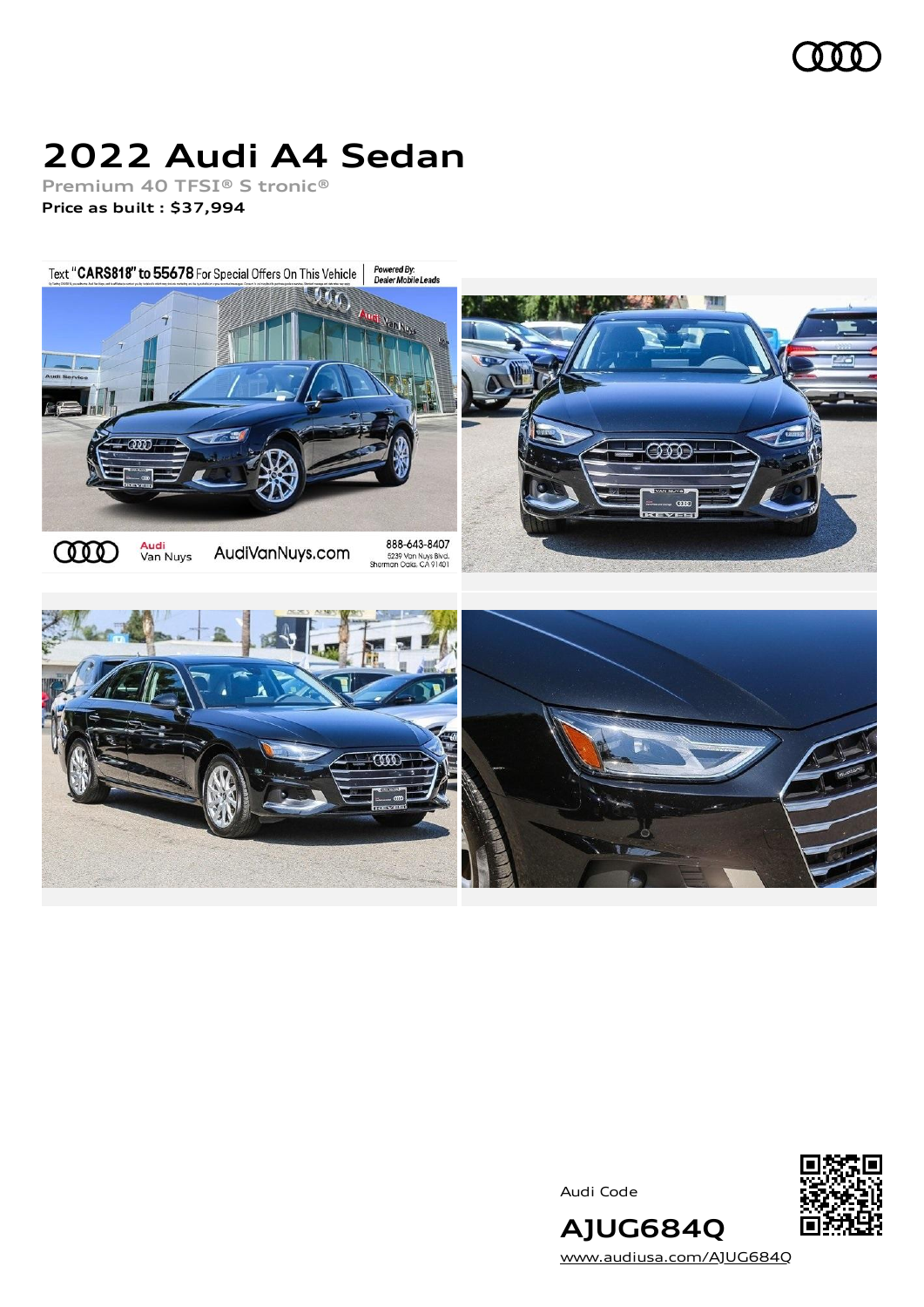# **Summary**

#### **Audi 2022 Audi A4 Sedan** Premium 40 TFSI® S tronic®

**Price as buil[t](#page-10-0)** \$37,994

### **Exterior colour**

Mythos Black metallic

#### **Interior colour**

| Seats     | <b>Black</b>                       |
|-----------|------------------------------------|
| Dashboard | Black                              |
| Carpet    | Black                              |
| Headliner | Black (45 TFSI®) / Gray (40 TFSI®) |

### **Technical Specifications**

| Engine type                  | 2.0-liter four-cylinder                              |
|------------------------------|------------------------------------------------------|
| stroke                       | Displacement/Bore and $1,984/82.5 \times 92.8$ cc/mm |
| Max. output                  | 201 HP                                               |
| Torque                       | 236 lb-ft@rpm                                        |
| Top track speed              | 130 mph $1$                                          |
| Acceleration (0 - 60<br>mph) | 6.3 seconds                                          |
| Recommended fuel             | Premium                                              |



### **Further Information**

| Warranty        | No           |  |
|-----------------|--------------|--|
| Mileage         | 14,817 miles |  |
| Type of vehicle | Used car     |  |
|                 |              |  |

#### **Audi Code** AJUG684Q

**Your configuration on www.audiusa.com** [www.audiusa.com/AJUG684Q](https://www.audiusa.com/AJUG684Q)

**Commission number** bf0dff170a0e0971574e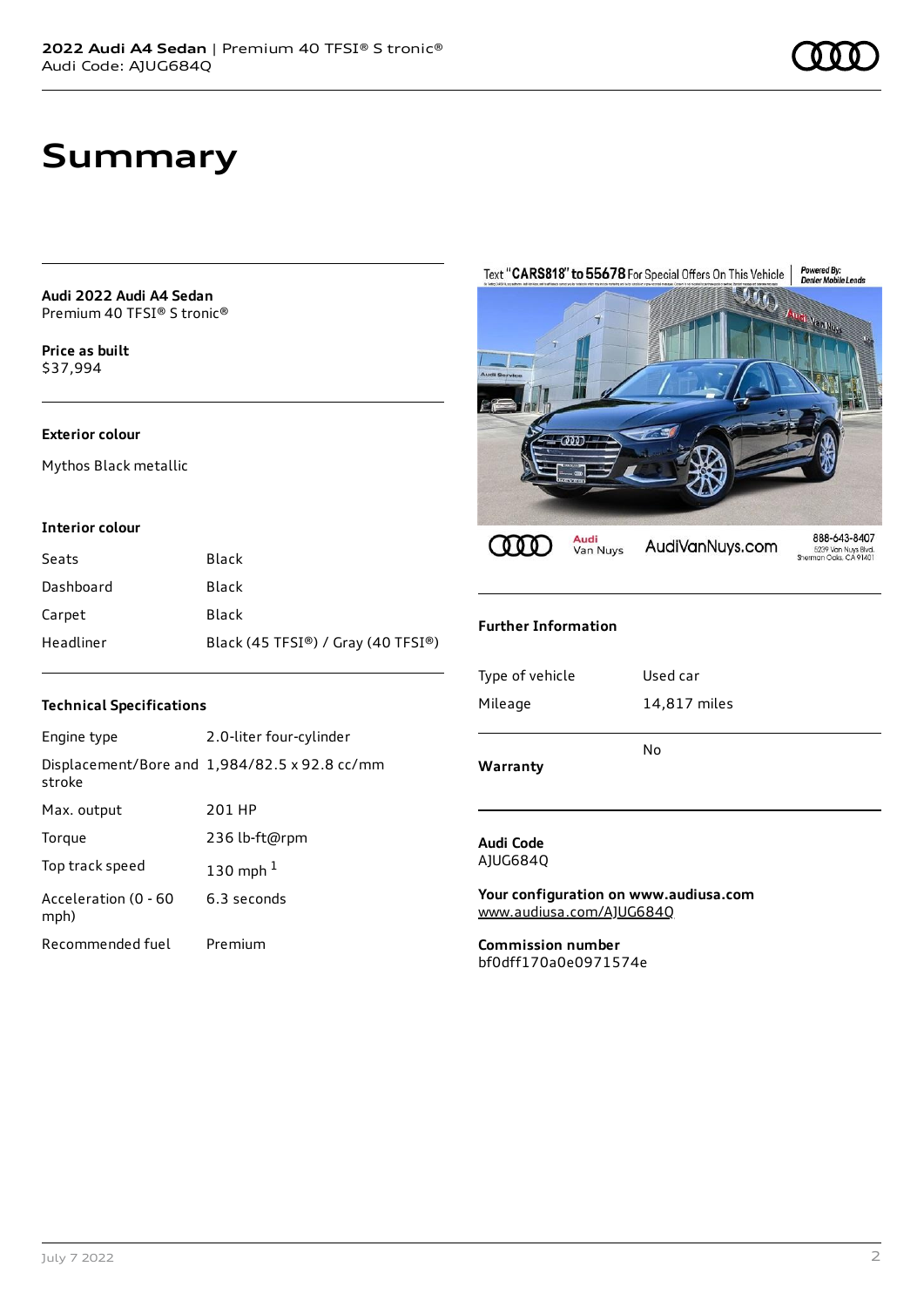# **Equipment**

Mythos Black metallic

Audi advanced key—keyless start, stop and entry with hands-free trunk release

Power-adjustable, heated exterior side mirrors with memory and auto-dimming

Convenience package

Parking system plus

Audi pre sense® rear

Audi side assist with Rear cross traffic assist and Vehicle exit warning

SiriusXM® with 90-day All Access trial subscription







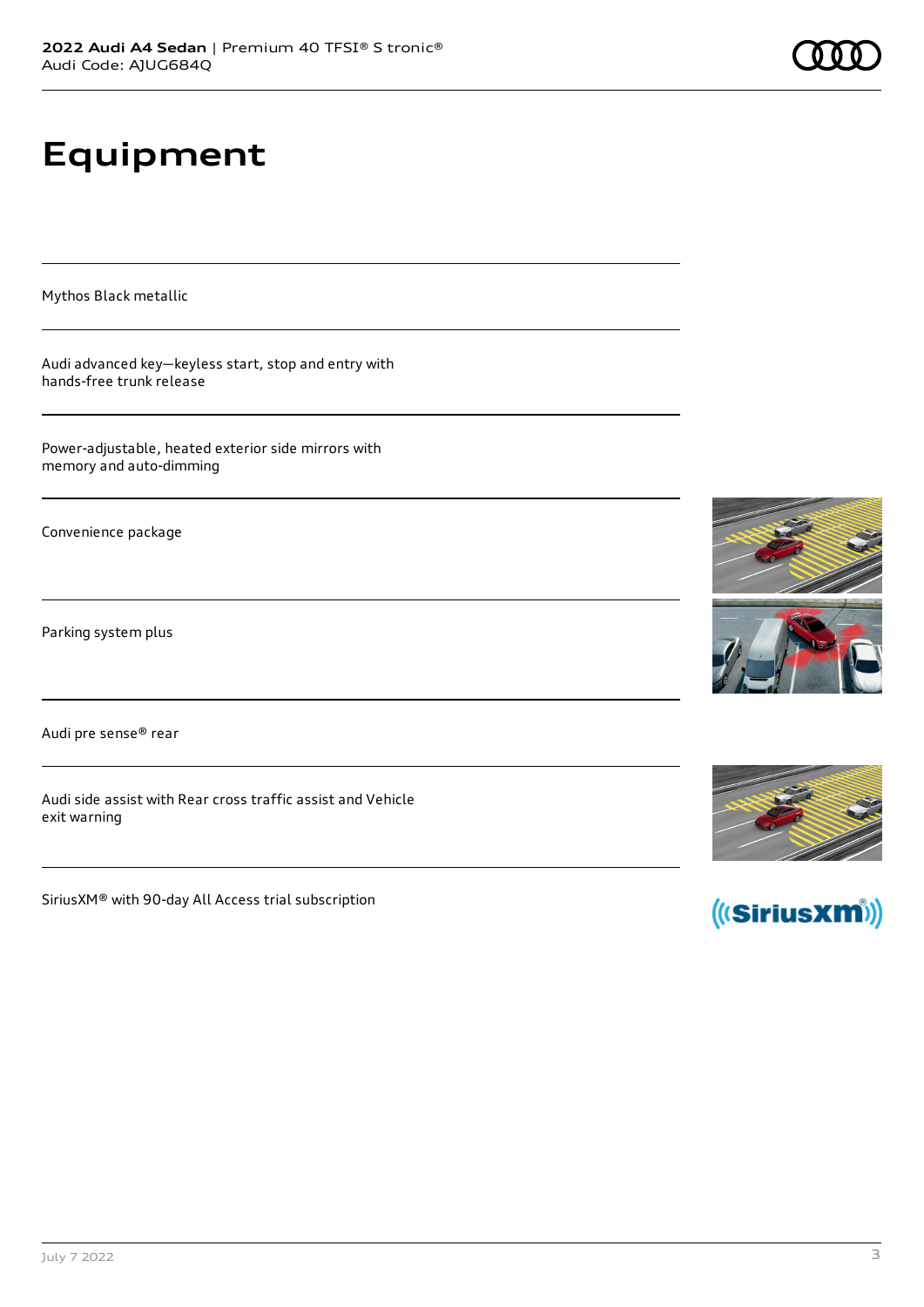# **Standard features**

## **Safety and Security**

| 4UH             | Driver and front passenger dual-stage front<br>airbags                            |
|-----------------|-----------------------------------------------------------------------------------|
| UH1             | Electromechanical parking brake                                                   |
| 8T <sub>2</sub> | Cruise control system                                                             |
| VC <sub>2</sub> | Garage door opener (Homelink®)                                                    |
| 6Y2             | Top speed electronically limited to 130 mph                                       |
| 4H <sub>5</sub> | Electronic child locks                                                            |
| QZ7             | Speed-sensitive electromechanical power<br>steering system                        |
| 7K6             | Tire pressure monitoring system (TPMS)                                            |
| 4X3             | Advanced Airbag Protection System                                                 |
| 3B7             | ISOFIX child seat mounting and Top Tether<br>anchorage point for outer rear seats |
|                 |                                                                                   |

### **Exterior**

| <b>Interior</b> |                                                    |
|-----------------|----------------------------------------------------|
| CH <sub>5</sub> | 17" 10-spoke design forged wheels                  |
| 47B             | Aluminum high-gloss window surrounds               |
| 4KC             | Heat-insulating glass for side and rear<br>windows |
| 8VM             | LED taillights with dynamic turn signals           |
| HM <sub>2</sub> | 225/50 R17 all-season tires                        |
| 8EX             | LED headlights                                     |
| 1 B A           | Standard suspension                                |
| 1S1             | Tool kit & car jack                                |
| 0P <sub>0</sub> | Dual exhaust tailpipes                             |

#### **Interior**

QE1 Storage package

### **Interior**

| 3FF             | Power sunroof                                                                              |
|-----------------|--------------------------------------------------------------------------------------------|
| 7M1             | Aluminum front door sill inlays                                                            |
| 6N)             | Light cloth headliner                                                                      |
| 9AQ             | Three-zone automatic climate control with<br>digital rear display                          |
| 417             | Auto-dimming interior rear view mirror with<br>digital compass and Integrated Toll Module® |
| QQ1             | LED interior lighting                                                                      |
| 6E3             | Folding front center armrest                                                               |
| 4F <sub>2</sub> | Power trunk lid release                                                                    |
| 5XF             | Driver and front-passenger extendable sun<br>visors with illuminated vanity mirrors        |
| 3NT             | Split-folding rear seatback (40/20/40)                                                     |
| N1F             | Leather seating surfaces                                                                   |
| 4A3             | <b>Heated front seats</b>                                                                  |
| 5 M P           | Brown Walnut wood inlays                                                                   |

#### **Infotainment and Driver Assistance**

| 6K8 | Audi pre sense <sup>®</sup> city                                                   |
|-----|------------------------------------------------------------------------------------|
| 2H1 | Audi drive select <sup>®</sup>                                                     |
| IU1 | Audi smartphone interface                                                          |
| IW3 | Audi connect® CARE assistance and security<br>services (limited time subscription) |
| KA2 | Rearview camera                                                                    |
| 8G1 | High beam assist                                                                   |
| 9VD | Audi sound system                                                                  |
| 9S7 | Driver information system with 7" color<br>display                                 |
| 613 | Lane departure warning                                                             |
|     |                                                                                    |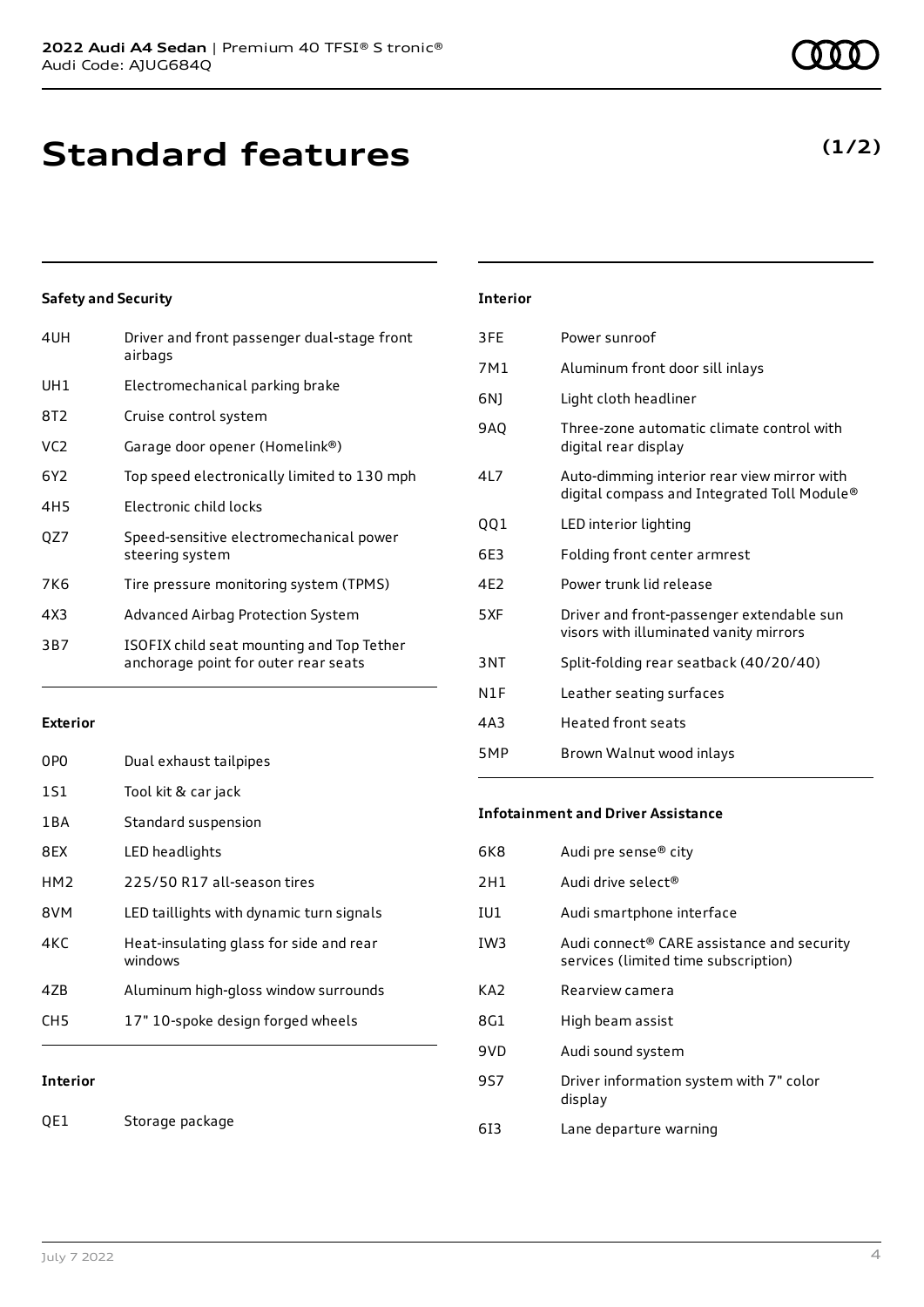**(2/2)**

# **Standard features**

### **Infotainment and Driver Assistance**

9ZX Preparation for mobile phone (Bluetooth®) with streaming audio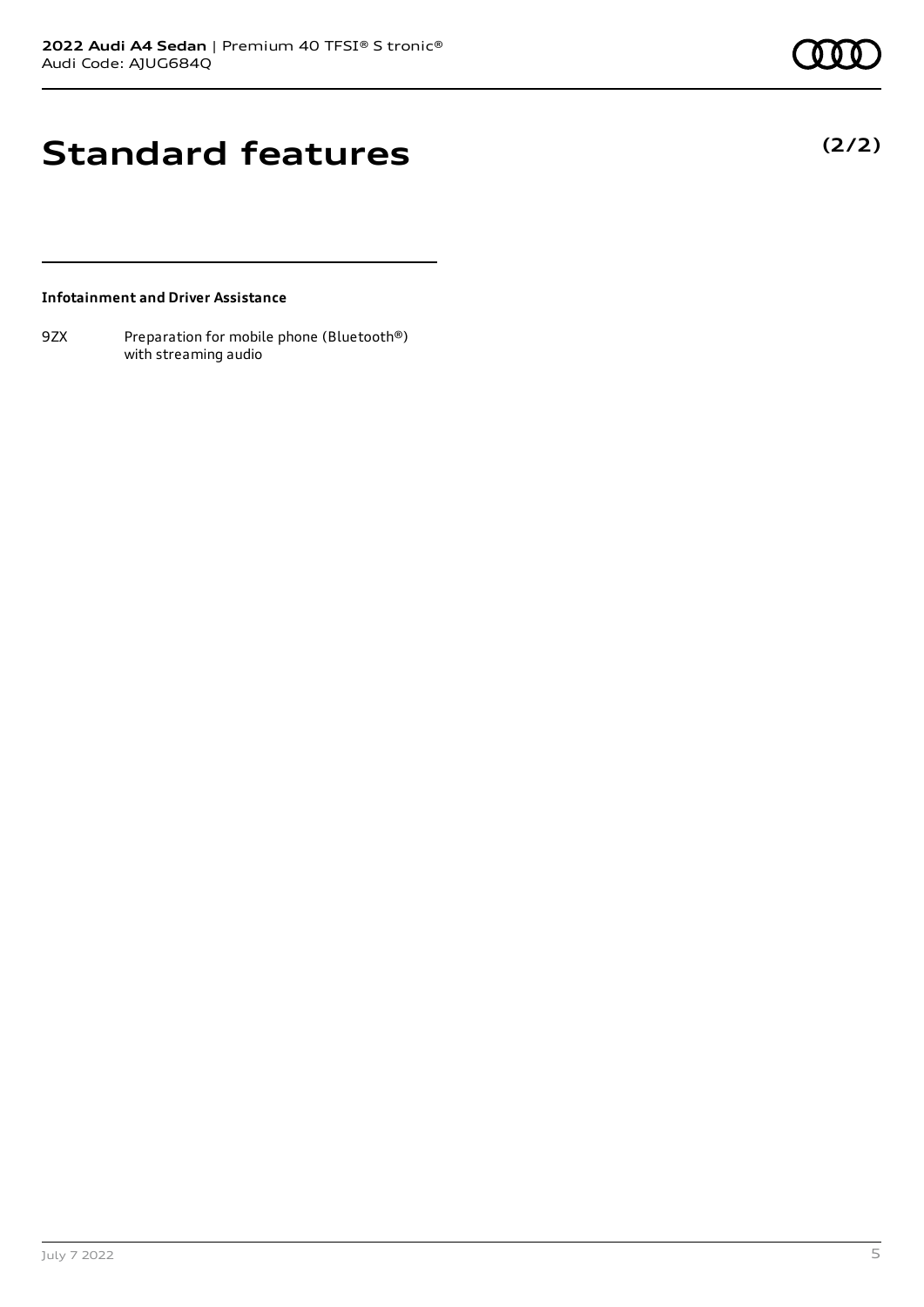# **Dealer remarks**

#### 26/34 City/Highway MPG

Certified, Audi Certified 300 point inspection done with all services completed to Audi specifications, Alarm System w/Motion Sensor, Audi Advanced Key, Audi Side Assist w/pre sense Rear, Audi smartphone interface (Apple CarPlay/Android Auto), Auto High-beam Headlights, Auto-Dimming Exterior Mirrors w/Memory, Compass, Convenience Package, Electronic Stability Control, Exterior Parking Camera Rear, Front dual zone A/C, Garage door transmitter: HomeLink, Heated door mirrors, Heated Front Bucket Seats, Heated Steering Wheel, Illuminated entry, Low tire pressure warning, Memory for Driver's Seat, Parking System Plus, Power moonroof, Remote keyless entry, SiriusXM All Access Service, Traction control, Wheels: 17" 10-Spoke Design Forged.

Certified. CARFAX One-Owner. Clean CARFAX.

Welcome to Audi Van Nuys in an effort to save you TIME and MONEY, we have posted a VERY COMPETITIVE PRICE on the internet. Hurry!! This pricing philosophy leads to our cars selling VERY QUICKLY please call us (818) 528- 5931.

Audi Certified pre-owned Details:

\* Transferable Warranty

\* Includes 24/7 Roadside Assistance emergency towing, collision, jump start, flat tire change, emergency fuel service, lock-out service, extrication service, Audi assist, CARFAX Vehicle History Report and SiriusXM satellite radio complimentary 90 day subscription. If Audi New Vehicle Limited Warranty (NVLW) coverage remains at time of CPO purchase, CPO Limited Warranty Coverage commences upon expiration of NVLW and continues until 5 years from vehicle's original in-service date with no mileage limitation. If NVLW coverage has expired at time of CPO purchase, CPO Limited Warranty coverage commences at time of purchase and continues for 12 months with no mileage limitation. Limited warranty is transferable between private parties.

- \* 300+ Point Inspection
- \* Roadside Assistance
- \* Vehicle History
- \* Warranty Deductible: \$0

\* Limited Warranty: 12 Month/Unlimited Mile beginning after new car warranty expires or from certified purchase date

With more than 350 CARS to choose from, AUDI VAN NUYS has the car that fits your life style. Prices do not include tax, title, license, or doc fee of \$85.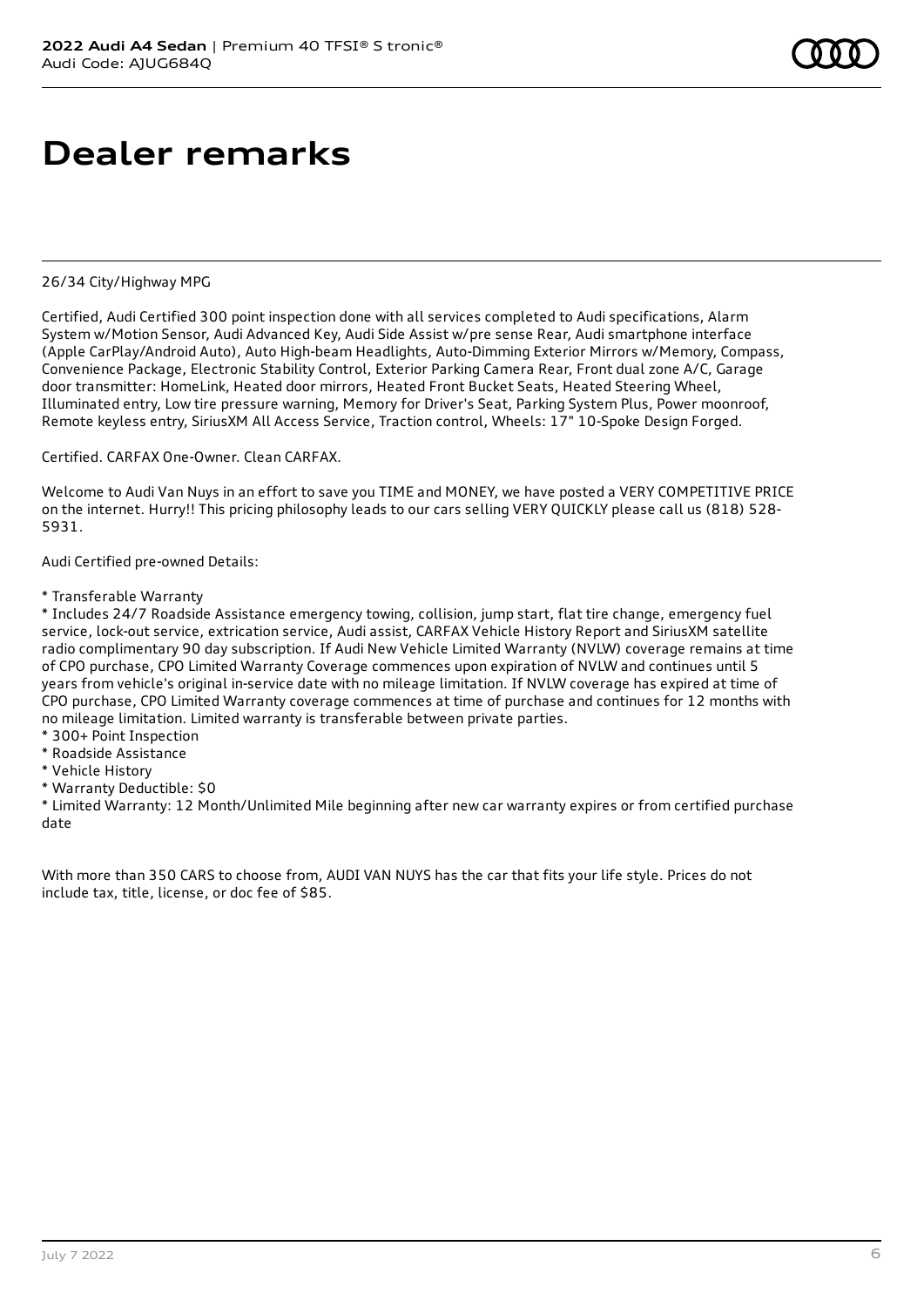# **Technical Specifications**

### **Engineering | Performance**

| Engine type                                 | 2.0-liter four-cylinder                              |
|---------------------------------------------|------------------------------------------------------|
| Power Level                                 | 40                                                   |
| Max. output                                 | 201 HP                                               |
| Displacement                                | 2.0 L                                                |
| Torque                                      | 236 lb-ft@rpm                                        |
| Valvetrain                                  | 16-valve DOHC with Audi valvelift<br>system          |
| Acceleration (0 - 60<br>mph)                | 6.3 seconds                                          |
| Engine block                                | Cast-iron                                            |
| Induction/fuel injection Turbocharged/TFSI® |                                                      |
| Cylinder head                               | Aluminum-alloy                                       |
| stroke                                      | Displacement/Bore and $1,984/82.5 \times 92.8$ cc/mm |
| Top track speed <sup>1</sup>                | $130$ mph                                            |

| <b>Suspension</b>     |                                                                                                                  |
|-----------------------|------------------------------------------------------------------------------------------------------------------|
| Front axle            | Five-link independent suspension                                                                                 |
| Rear axle             | Five-link independent suspension                                                                                 |
| <b>Brakes</b>         |                                                                                                                  |
| <b>Front brakes</b>   | 12.4 (ventilated disc) in                                                                                        |
| Rear brakes           | 11.8 (solid disc) in                                                                                             |
| Parking brake         | Electromechanical                                                                                                |
| <b>Body</b>           |                                                                                                                  |
| Material              | Lightweight construction<br>technology - multi-material body<br>construction (steel and aluminum<br>composition) |
| Corrosion protection  | Multi-step anti-corrosion protection                                                                             |
| Exterior Measurements |                                                                                                                  |

## **Transmission | Drivetrain**

| Drivetrain type | quattro <sup>®</sup> with ultra technology                    |
|-----------------|---------------------------------------------------------------|
| Transmission    | Seven-speed S tronic <sup>®</sup> dual-clutch<br>transmission |

#### **Steering**

| Steering type                             | Speed-sensitive electromechanical<br>power steering system |
|-------------------------------------------|------------------------------------------------------------|
| Turning diameter, curb-38.1 ft<br>to-curb |                                                            |
| Steering ratio                            | 15.9:1                                                     |

#### **Exterior Measurements**

| Height                           | 56.2 in  |
|----------------------------------|----------|
| Overall width without<br>mirrors | 72.7 in  |
| Length                           | 187.5 in |
| Wheelbase                        | 111.0 in |
| Drag coefficient                 | 0.28 Cw  |
| Overall width with<br>mirrors    | 79.6 in  |
| Track rear                       | 61.2 in  |
| <b>Track front</b>               | 61.9 in  |
| Curb weight                      | 3,417 lb |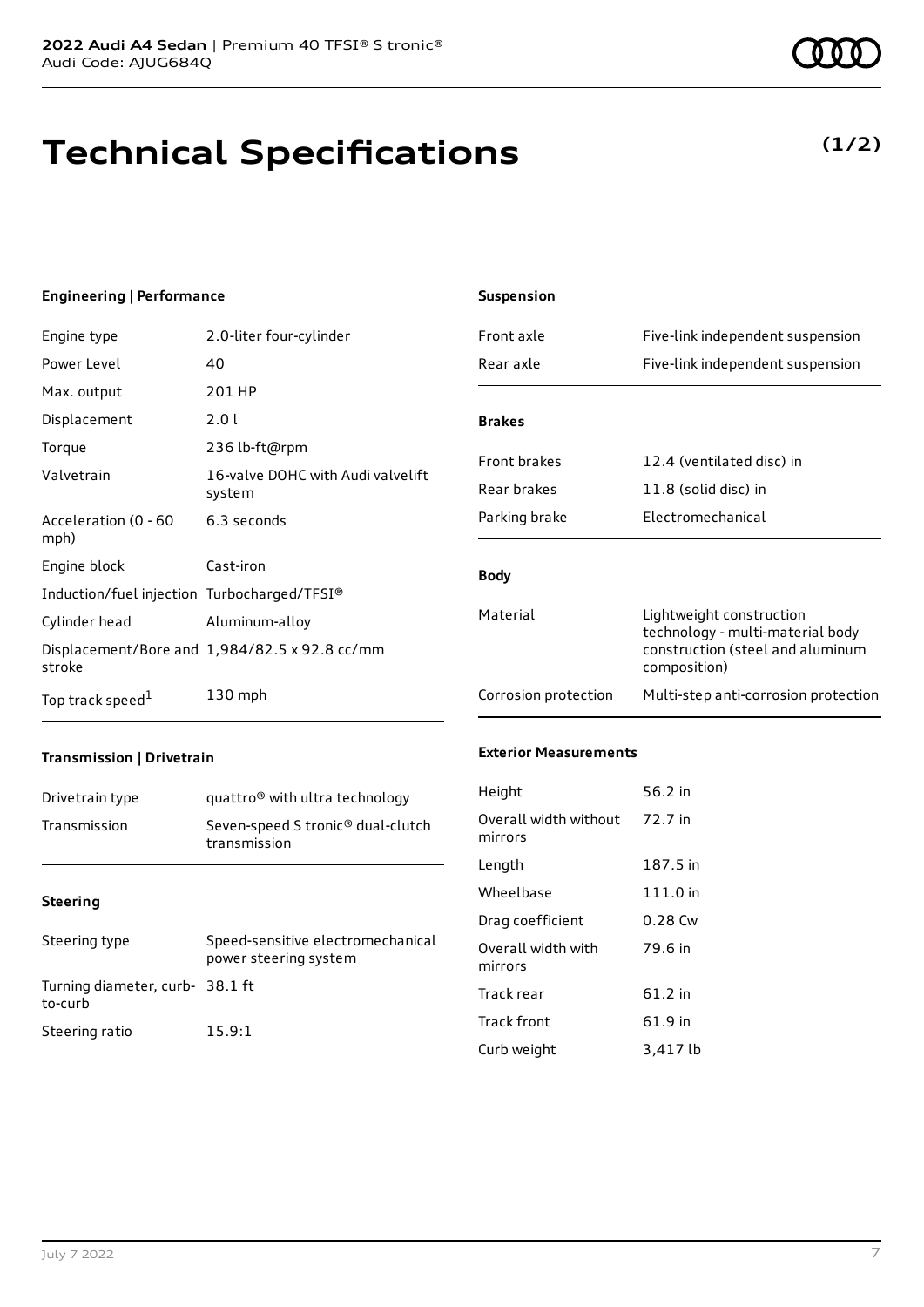# **Technical Specifications**

#### **Interior measurements**

| Seating capacity                          | 5                   |
|-------------------------------------------|---------------------|
| Shoulder room, rear                       | 54.5 in             |
| Head room with front<br>sunroof           | 37.3 in             |
| Leg room, rear                            | 35.7 in             |
| Shoulder room, front                      | 55.9 in             |
| Head room with rear<br>sunroof            | 37.4 in             |
| Leg room, front                           | 41.3 in             |
| Cargo volume, rear<br>seatbacks up/folded | 12.0/- cu ft, cu ft |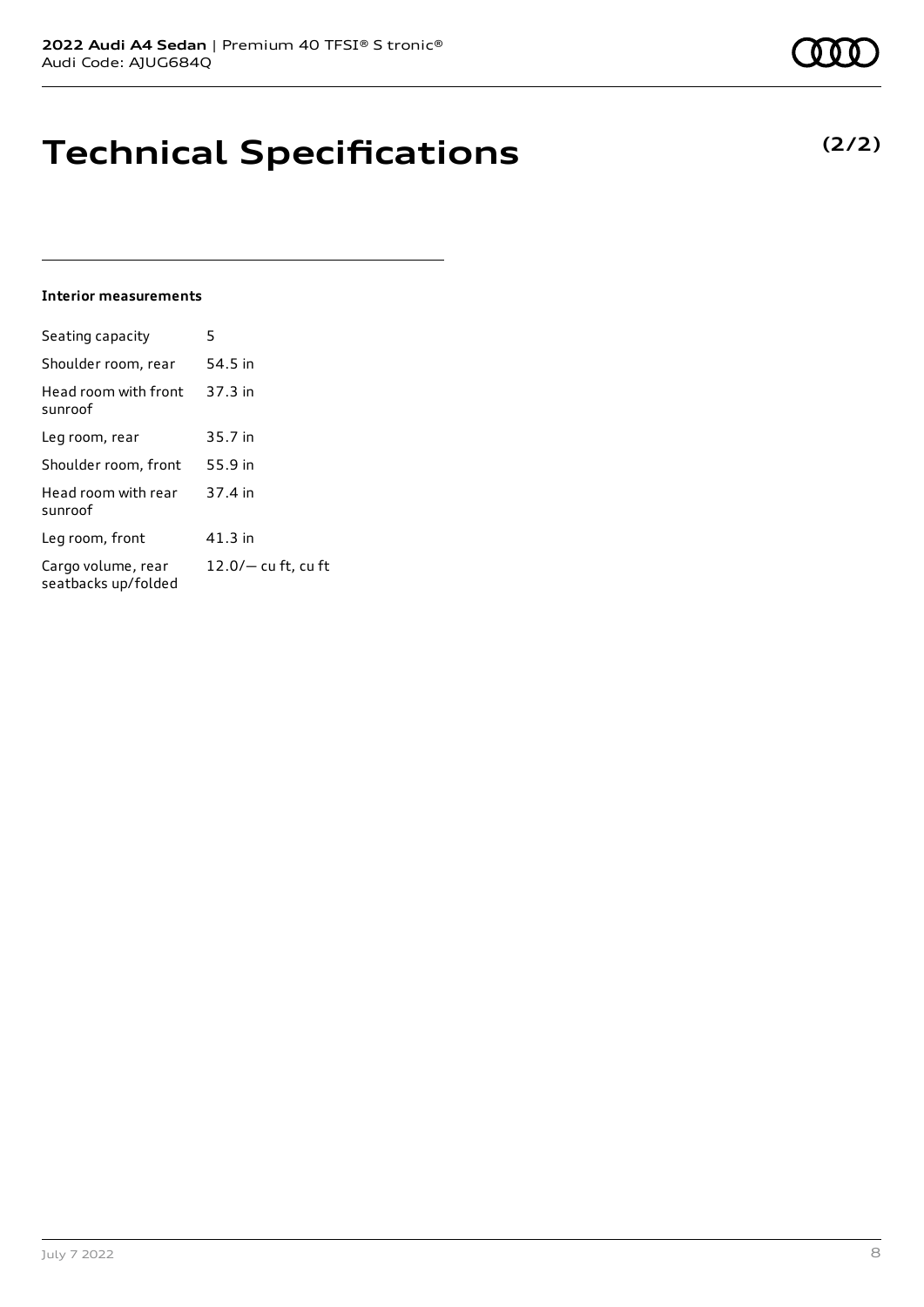# **Consumption- and emission**

### **Consumption by NEDC**

| urban       | 26 mpg |
|-------------|--------|
| extra-urban | 34 mpg |
| combined    | 29 mpg |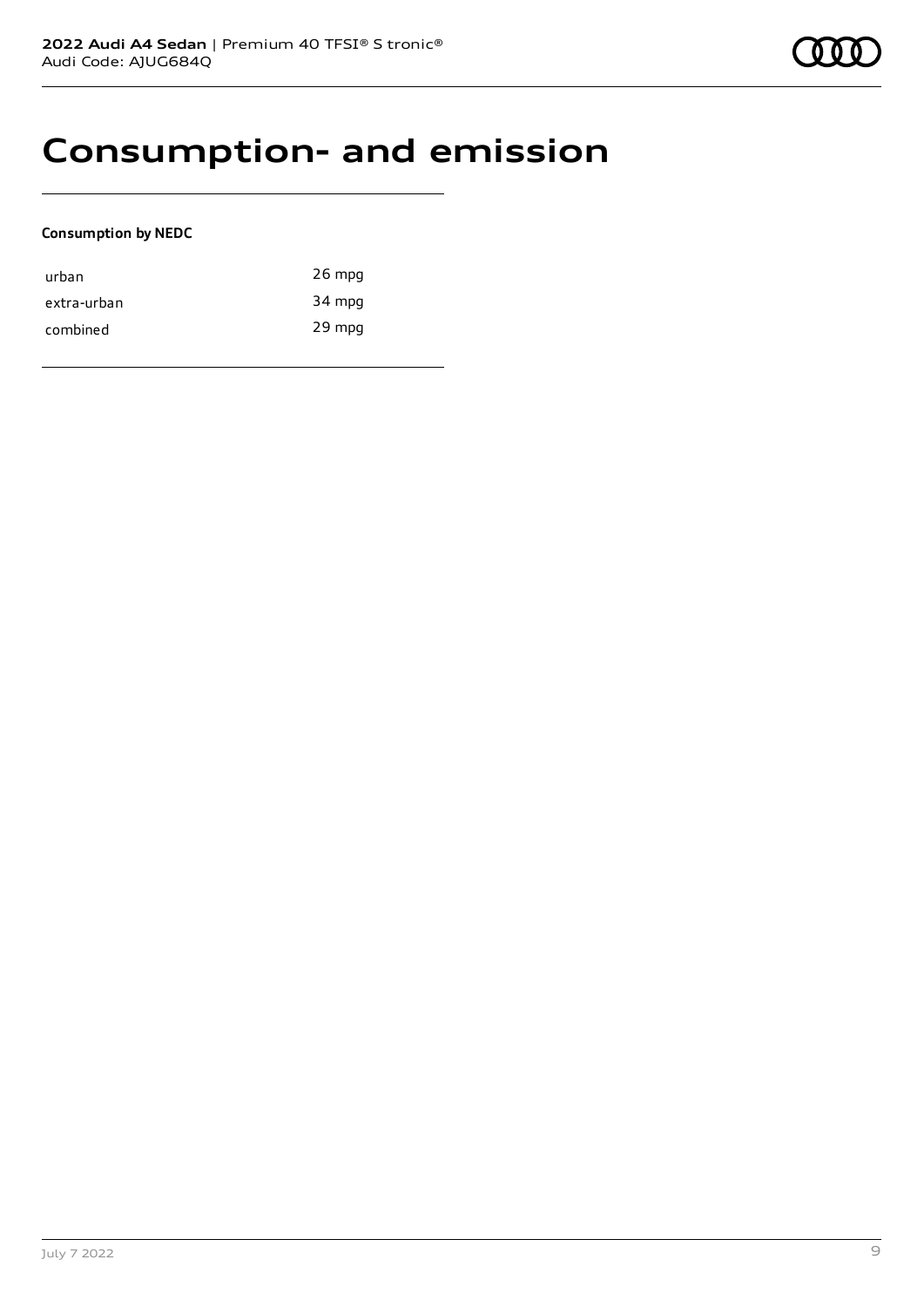

# **Contact**

Dealer **Audi Van Nuys**

5239 Van Nuys Blvd 91401 Sherman Oaks CA

Phone: 8189220500 FAX: 8189945680

www: [https://www.audivannuys.com](https://www.audivannuys.com/)